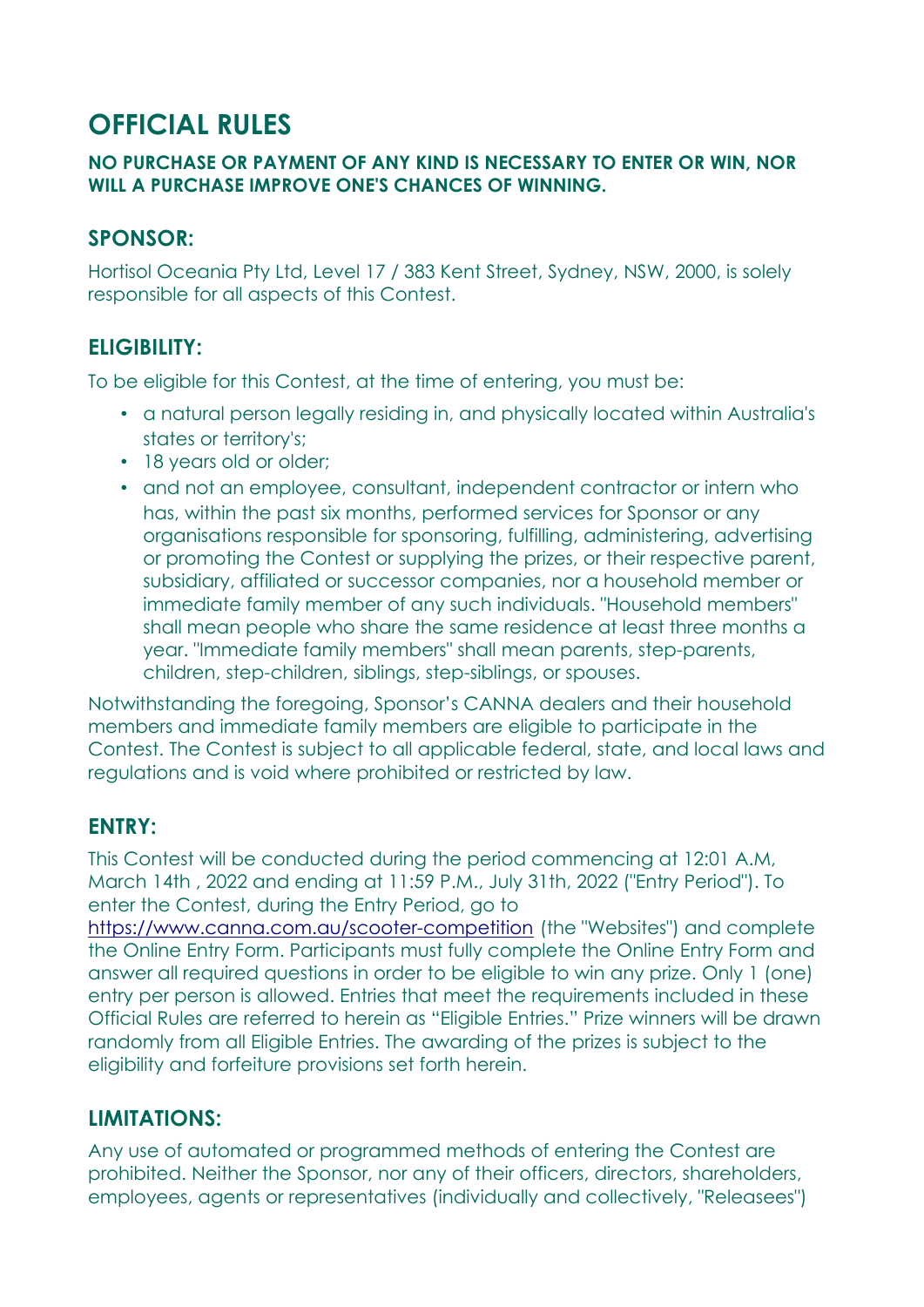are responsible for entries from persons residing, or physically located, outside the Territory; entries that are altered, delayed, deleted, destroyed, forged, fraudulent, improperly accessed, inaccurate, incomplete, interrupted, irregular in any way, late, lost, misrouted, multiple, non-delivered, stolen, tampered with, unauthorized, unintelligible or otherwise not in compliance with these Official Rules; or for lost, interrupted or unavailable network, server or other connections; miscommunications; failed phone, email, computer hardware or software or telephone transmissions; technical failures; unauthorized human intervention; traffic congestion; garbled or jumbled transmissions; undeliverable emails resulting from any form of active or passive email filtering; insufficient space in entrant's email account to receive email; or other errors of any kind, whether due to electronic, human, mechanical, printing, production or technical errors or other causes; even if caused by the negligence of any of the Releasees. Each of such potential entries will be disqualified. The Sponsor is not obligated to communicate with you as an entrant during the duration of the Contest.

#### **PRIZES:**

Online Entry Form:

• One (1) x CANNA F-glide D-150 Dual Motor Electric Scooter & a Pro-tec Classic Helmet Plus 11 CANNAZYM

#### **WINNERS:**

Winners will be selected by a random drawing from all Eligible Entries on July 31<sup>th</sup> 2022 for the Online Entries Winners and will be notified July 31<sup>th</sup> 2022 via Email. The winner will have to supply the shipping address before August  $14<sup>th</sup>$  2022. The prize will be shipped to that address. The drawings for all prizes will be conducted by Sponsor or Sponsor's agent, and Sponsor's decisions will be final in all matters pertaining to the random drawings.

The odds of winning any of the prizes depends on the total number of Eligible Entries received during the Entry Period. The potential prize winners will be subject to verification by Sponsor of eligibility and compliance with these Official Rules. The prize winners will be required to sign and return to the Sponsor an Affidavit of Eligibility and a Liability and Publicity Release (where permitted) after being notified that she/he is a potential winner. The potential prize winners must sign and return the Affidavit and Release on receiving prize from Sponsor. An entrant is not a winner of any prize until entrant's eligibility has been verified, entrant has been notified that verification is complete, and entrant has complied with the terms and conditions of these Official Rules. All taxes, expenses, costs and fees associated with the receipt or use of the prizes are the sole responsibility of each winner. At the sole discretion of the Sponsor, disqualification, forfeiture and the selection of an alternate winner may result from any of the following:

- the return of an email notification as undeliverable:
- the return of any prize as undeliverable;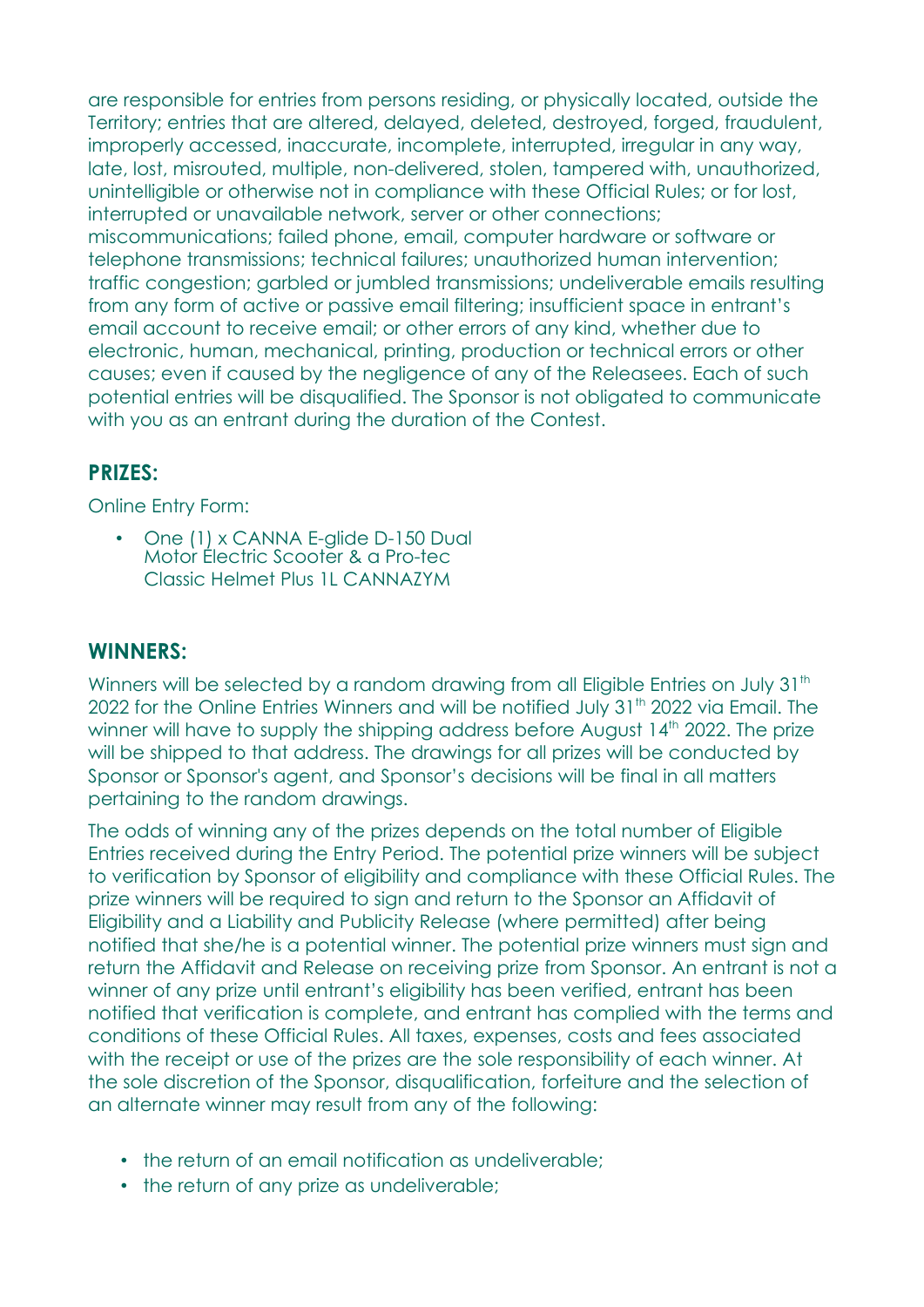- potential winner's failure to provide Sponsor with satisfactory proof of eligibility;
- potential winner's failure to execute and return an Affidavit of Eligibility, Liability and Publicity Release (where permitted) after it is requested; and any non-compliance with these Official Rules.

# **PRIVACY POLICY/DATA COLLECTION:**

Information provided by you for this Contest is subject to Sponsor's privacy policy located at <http://www.canna.com.au/privacy>

# **CONDITIONS**

By entering this Contest or accepting any prize you may win, you agree that:

- you will be bound by the Official Rules and the Sponsor's decisions, which shall be final and binding in all respects;
- you release and hold harmless Sponsor, its officers, directors, shareholders, employees, agents and representatives (individually and collectively, "Releasees") from any claims, injuries, losses or damages of any kind, including without limitation, death and bodily injury, resulting, in whole or in part, directly or indirectly, from Entry into the Contest; the awarding, delivery, acceptance, use, misuse, possession, loss or misdirection of any prize; participation in any Contest-related activity or travel; or from any interaction with, or downloading of, computer Contest information;
- the Releasees do not make any representation, warranty or guarantee, express or implied, relating to the Contest or prizes;
- winner's acceptance of any prize constitutes the grant to Sponsor and assigns of an unconditional right to use winner's name, address (city and state only), voice, likeness, image, photograph, biographical and prize information and/or statements about the Contest for any programming, publicity, advertising and promotional purposes without additional compensation, except where prohibited by law;
- in the event viruses, bugs, unauthorized human intervention, Acts of God, acts or regulations of any governmental or supra-national authority, war, national emergency, accident, fire, riot, strikes, lock-outs, industrial disputes, acts of terrorism or other matters beyond the Sponsor's reasonable control, (each a "Force Majeure" event) corrupt, prevent or impair the administration, security, fairness or proper play of the Contest, so that it cannot be conducted as originally planned, except where prohibited by law, the Sponsor, in its sole discretion, has the right to amend the Official Rules or cancel, modify, suspend or terminate the Contest; and in such event, to select winners by such method as Sponsor in its sole discretion shall consider equitable;
- the Releasees are not responsible for typographical or other errors in the offer or administration of the Contest, including but not limited to: errors in the advertising, Rules, selection and announcement of the winners and distribution of the Prizes;
- any portion of any Prize not accepted or used by any winner will be forfeited;